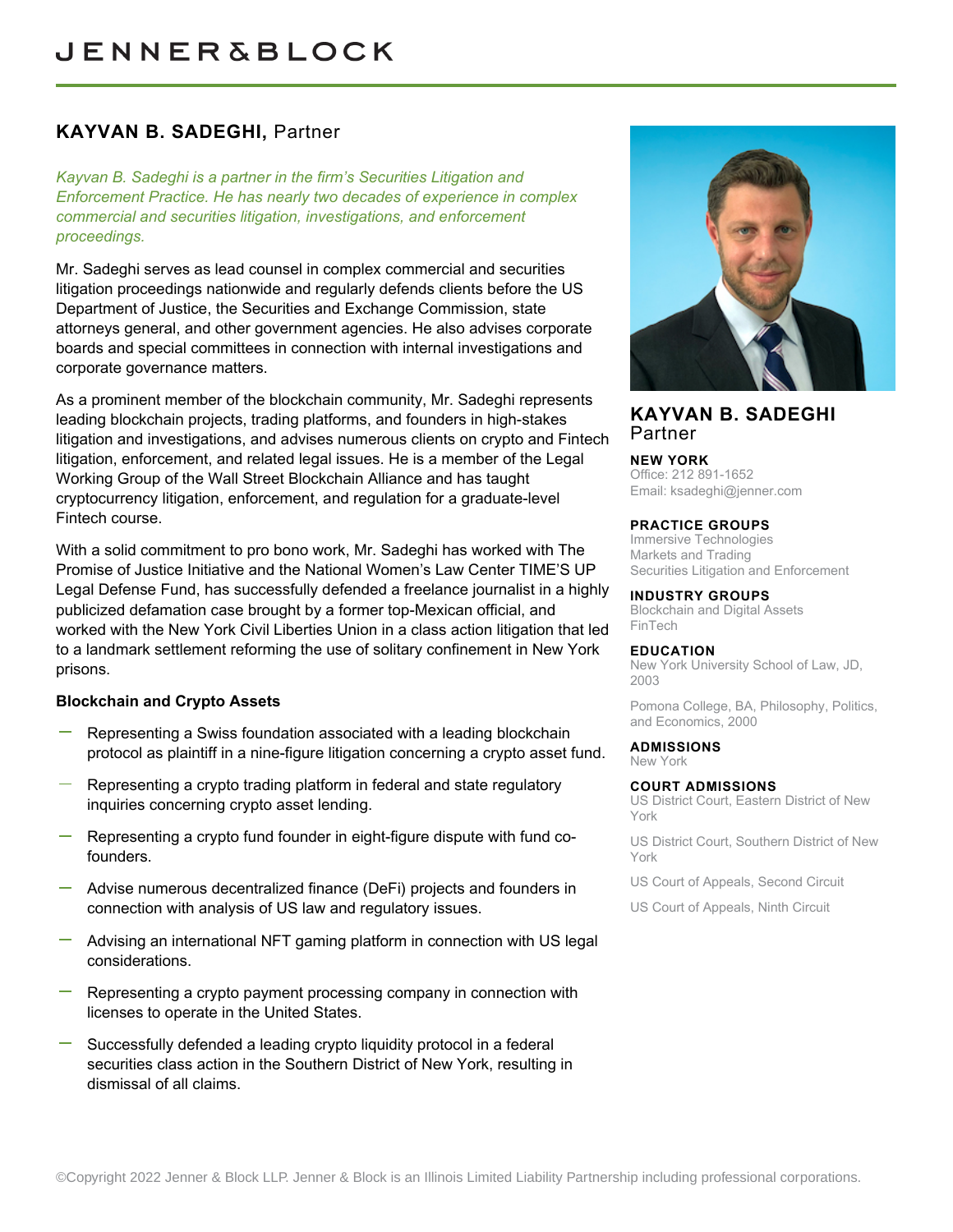Represented the founder of a project in a multi-year SEC investigation concerning an initial coin offering (ICO).

### **Securities and M&A Litigation**

- Successfully defended a leading crypto liquidity protocol in federal securities class action in the Southern District of New York, resulting in dismissal of all claims.
- Representing directors and former officer of a biopharma company as plaintiffs in derivative litigation, and as defendants in a federal action alleging violation of securities laws in connection with an acquisition.
- Successfully defended a leading global online marketplace and certain of its senior officers and directors in multiple securities class actions brought under Sections 10(b) and 20(a) of the Securities Exchange Act of 1934, and Sections 11 and 15 of the Securities Act of 1933. Obtained dismissal of all claims with prejudice, affirmed on appeal.
- Represented an investment management firm as petitioner in an appraisal action concerning valuation of a premier power generation company.
- Advised an entity developing blockchain technology in connection with potential securities litigation and enforcement issues arising out of initial token offerings.
- Successfully defended a leading financial advisory firm in litigation in Delaware Chancery Court arising out of a leveraged buyout.
- Successfully defended underwriters of an initial public offering, obtaining dismissal and favorable settlement of a securities class action asserting claims under Sections 11 and 12 of the Securities Act of 1933.
- Successfully defended former executive officer of an international investment firm against securities fraud claims, obtaining dismissal of all claims.
- Successfully defended directors and officers of a business software company in shareholder class actions and derivative suits, resulting in favorable settlements involving no admissions or financial contribution.
- Successfully defended directors and officers of a financial media company in derivative litigation, resulting in dismissal of all claims.
- Successfully defended executive officer of a reinsurance company in favorable settlement of claims arising under Section 10(b) of the Securities Exchange Act of 1934 and related claims.
- Represented financial advisors in connection with mergers and acquisitions litigation and a US Department of Justice antitrust review.

#### **Government Enforcement and Investigations**

- Successfully defended a former executive officer of an investment firm in high-profile SEC enforcement action brought in federal court arising out of suspected violations of the FCPA, Investment Advisers Act, and other laws. Obtained dismissal of all claims with prejudice.
- Represented one of the world's leading credit rating agencies in multiple overlapping state and federal investigations arising out of its ratings of structured finance securities before the financial crisis, and in a multi-billion dollar lawsuit brought by the State of California alleging violations of the California False Claims Act and unfair competition laws.
- Represented a special committee of the board of directors of a solar energy company in response to an SEC investigation concerning suspected violation of securities laws, resulting in termination of the investigation without further action.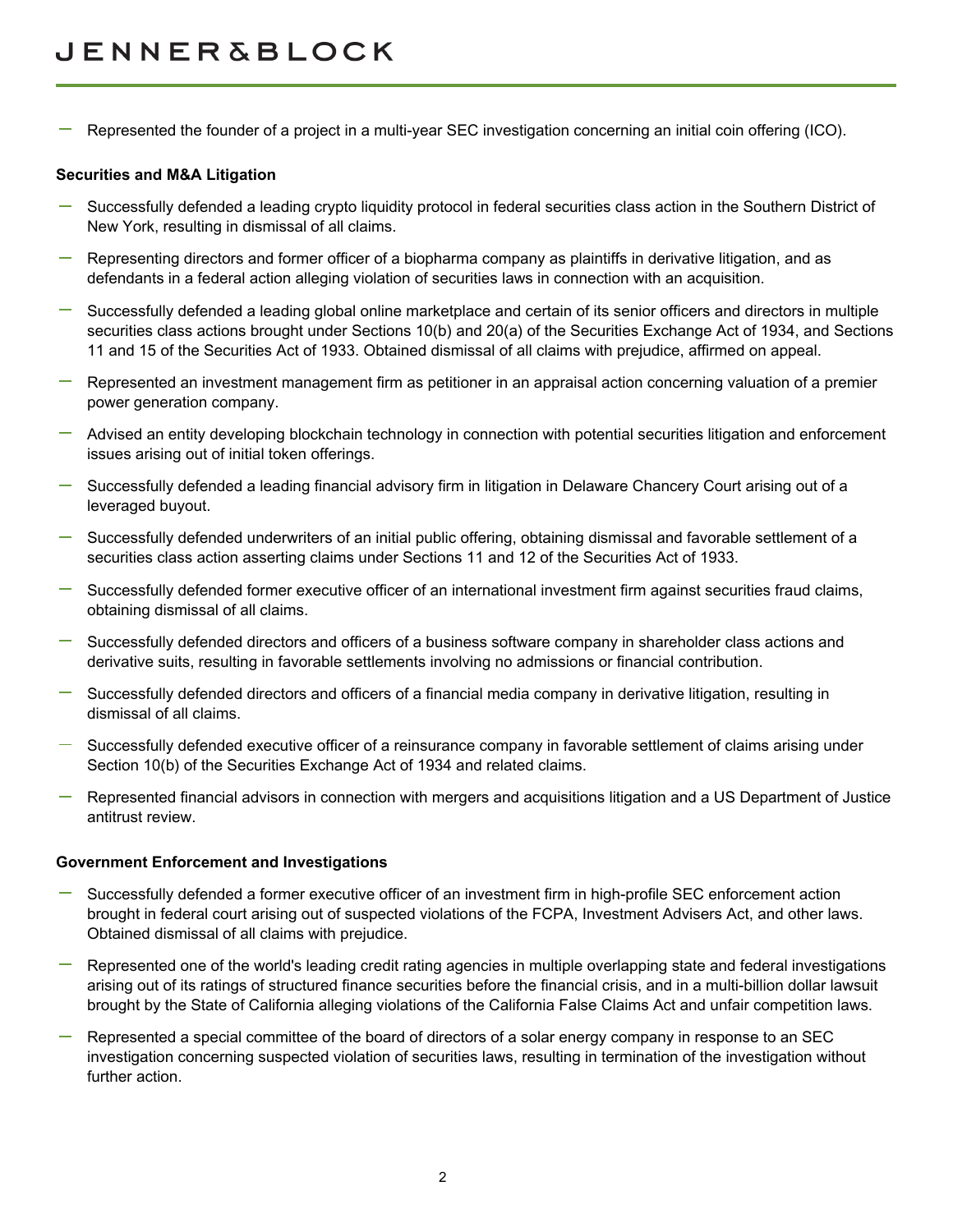# **JENNER&BLOCK**

- Represented a mortgage originator and servicer in litigation brought by a state attorney general alleging unfair and discriminatory lending practices and seeking hundreds of millions of dollars in damages, resulting in favorable settlement.
- Represented a global semiconductor company in connection with SEC investigation into suspected accounting and disclosure violations.
- $\overline{\phantom{a}}$  Represented a global technology company in connection with SEC enforcement action concerning alleged insider trading.
- Represented officers and employees of a leading U.S. bank in connection with government investigations into LIBOR submissions.
- Represented officers and employees of a leading international bank in connection with an investigation into compliance with laws concerning U.S. taxpayers.
- Represented a Fortune 500 corporation in an internal investigation into alleged accounting irregularities.

## **Commercial and Employment Disputes**

- Successfully represented YuppTV USA, Inc., one of the world's largest internet-based TV and On-demand service providers for South Asian content, in obtaining emergency relief as a third party intervenor in a dispute between Dish Network LLC, et al. and Asia TV USA Ltd. in the United States District Court for the Southern District of New York. The temporary restraining order barred Asia TV USA Ltd. from terminating its Distribution Agreement or otherwise ceasing transmission of its television channels to our client.
- Represented a global media company in litigation concerning the termination of a joint venture.
- Represented a fashion label in arbitration concerning termination of a licensing agreement.
- Represented a home furnishings company in arbitration concerning valuation of an acquisition.
- Represented a hedge fund manager in disputes arising out of employment and separation agreements.
- Represented the founder and major shareholder of a technology company in corporate control and governance disputes.
- Represented an artist in property loss and business interruption case.
- Represented a major cable company in licensing and copyright disputes with networks and network affiliates.
- Advised a foreign financial services organization concerning jurisdiction and arbitration in connection with providing financing to foreign central bank.
- Advised a global gaming company in connection with contract and licensing disputes concerning an online gaming platform.
- Represented a global power company in connection with a dispute arising out of its purchase of foreign operating companies.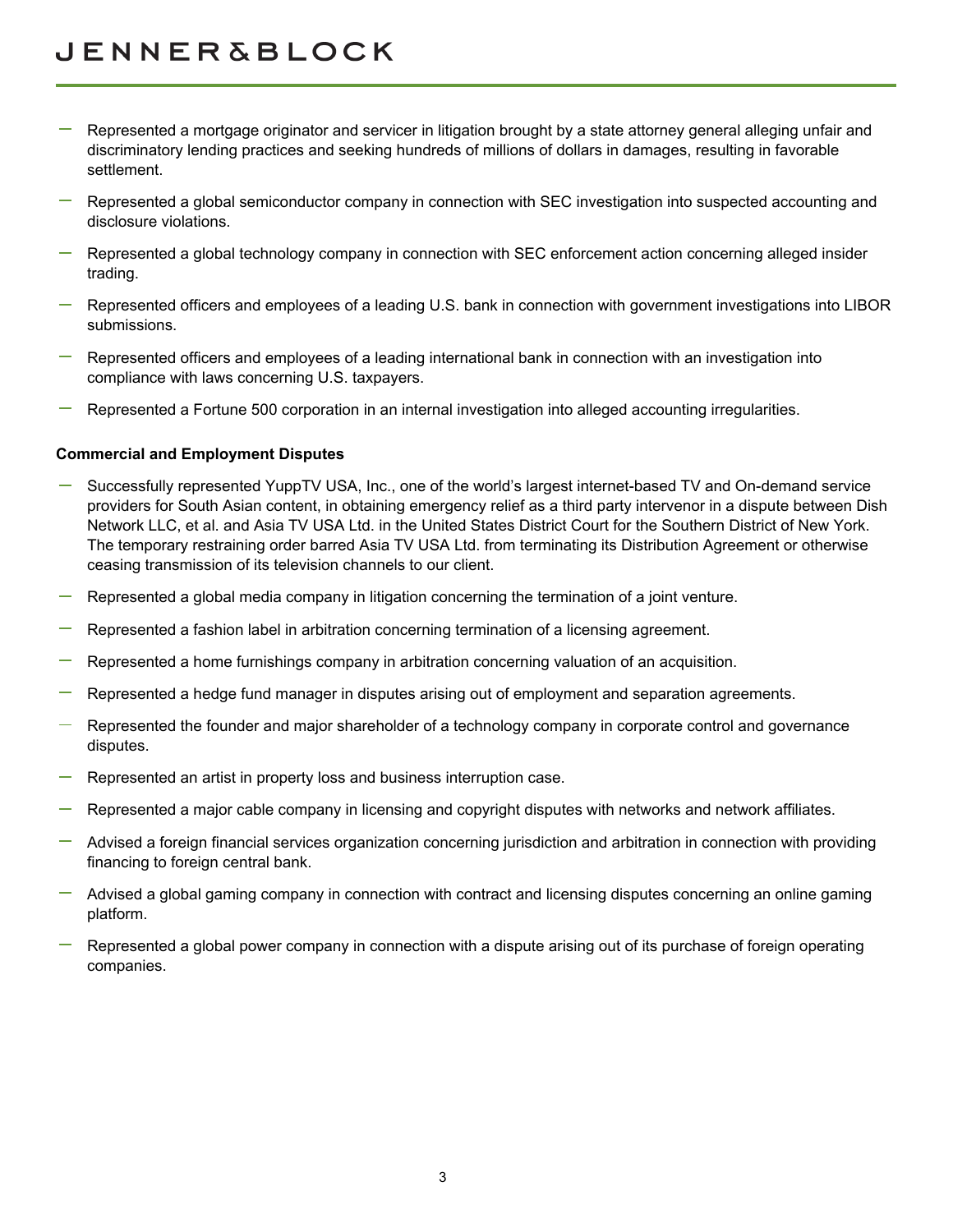## **Bankruptcy**

- Represented a global energy company and four affiliated debtors in Chapter 11 cases, including in connection with significant environmental remediation obligations and litigation liabilities arising out of various oil- and gas-related interests.
- Represented the official committee of unsecured creditors in the Chapter 11 cases of a Texas power company and its affiliates, in what was one of the ten largest bankruptcies in US history with the debtors holding approximately \$40 billion in debt.
- Represented a leading mortgage originator and servicer in connection with contested matters concerning billions of dollars of residential mortgage-backed securities claims, as part of its Chapter 11 proceedings, the largest bankruptcy filing of 2012.

#### **Pro Bono**

- Work as a volunteer attorney as part of the National Women's Law Center Fund, LLC's TIME'S UP Legal Defense Fund to advise victims facing threatened claims for defamation.
- $-$  Advised an international organization committed to enabling great documentary films, in connection with assessing legal risks and navigating potential disputes.
- Successfully defended a freelance journalist against defamation and related tort claims brought by a former Mexican official arising out of a Forbes article titled, "Top 10 Most Corrupt Mexicans of 2013."
- Represented a class of prisoners in litigation that resulted in a landmark settlement reforming the use of solitary confinement in New York prisons.
- Successfully represented a mentally incompetent prisoner, securing Ninth Circuit reversal of the district court in precedent-setting opinion clarifying the duties of district courts to incompetent litigants.

#### **Speaking Engagements**

- "Cryptoassets, Global Markets and the Birth of a New Asset Class," Wall Street Blockchain Alliance Crypto Investors Summit 2021, November 18, 2021
- "Blockchain: Regulatory & Tech Update," Blockchain Accounting Symposium 2021, June 29, 2021
- "Crypto Prime Brokers and Institutional Custody Trends and Developments," CryptoLex' 21, A Blockchain Law Center Conference, January 12, 2021
- "Cryptoassets, Global Markets and the Birth of a New Asset Class," Wall Street Blockchain Alliance Crypto Investors Summit 2020, November 18, 2020
- $-$  "Law & Compliance on Digital Assets Blockchain & Banking Industry", 2020 Crypto World Summit, February 20, 2020
- "Practical Tips When Faced with an SEC Investigation or Enforcement Action", Wall Street Blockchain Alliance, January 23, 2020
- "Securities Litigation 101: Commencing and Contesting a Federal Securities Class Action", New York City Bar Association, December 12, 2019
- "Hot Topics: Blockchain in Real Estate and Opportunity Zones," Practising Law Institute, October 24, 2019